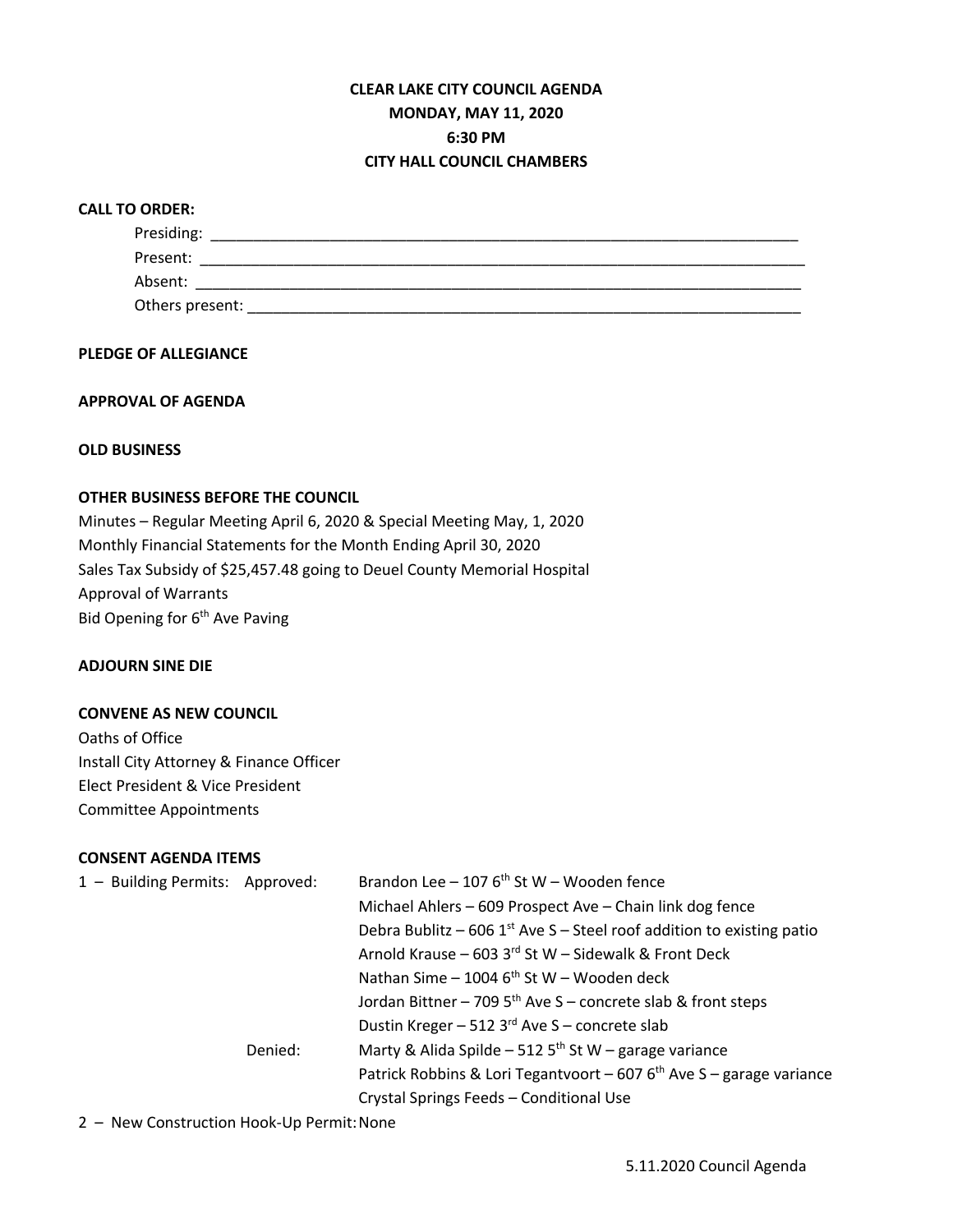- 3 Excavation Permit: None
- 4 Moving Permits: None
- $5 -$  Demolition Permits: Thomas Pauli 608  $2<sup>nd</sup>$  Ave S garage Marty & Alida Spilde – 512 5<sup>th</sup> St W – fence & garden shed Jordan Bittner – 709 5<sup>th</sup> Ave S – concrete slab & concrete steps
- 6 Delinquent Water Bills
- 7 Approve Temporary Liquor License Applications: None
- 8 Budget Training, June 30, 2020, Sioux Falls, SD Christa Attending

#### **PUBLIC VOICE**

- \* Maximum 5 minutes per person, not to exceed 10 minutes per subject
- \* No action may be taken

# **APPOINTMENTS**

Convene as Board of Adjustment 6:40 p.m. – Marty & Alida Spilde – garage variance 6:45 p.m. – Patrick Robbins & Lori Tegantvoort – garage variance 6:50 p.m. – Crystal Springs Feeds – Conditional Use

# **Adjourn as Board of Adjustment and reconvene as Regular Council**

6:55 p.m. – New Hope Cancer Walk

### **OTHER BUSINESS BEFORE THE COUNCIL**

Jackie – Main Street Property City Code Enforcer First Reading of Ordinance 586 – An Ordinance Regarding Hazardous Structures Need for Ordinance regarding Rural Service Area? Swimming Pool Summer Rec Automatic Supplemental Budget Request to General Fund for \$5,970.81 – Claims Associates - Lightning Strike Gov't Bldg (101-419.2-425.00) Resident's utility bill payment Disc Golf Course Community Center Internet Community Center Events Curb & Gutter Extension? Long Term Camping Fees Auditor Selection for FY2019 Hay Land Bid Approval Malt Beverage License Renewals: Maynard's Food Center of Westbrook, 4 Amigos LLC (Cowboy), Pizza & Burger Shack, LLC Deuel County Farmers Union (Convenience Store), & Dolgen Midwest (Dollar General) Authorize Finance Officer to Process Payroll and Corresponding Liabilities on the Last Day of Each Month and Pay

Bills in a Timely Manner to Avoid Late Fees